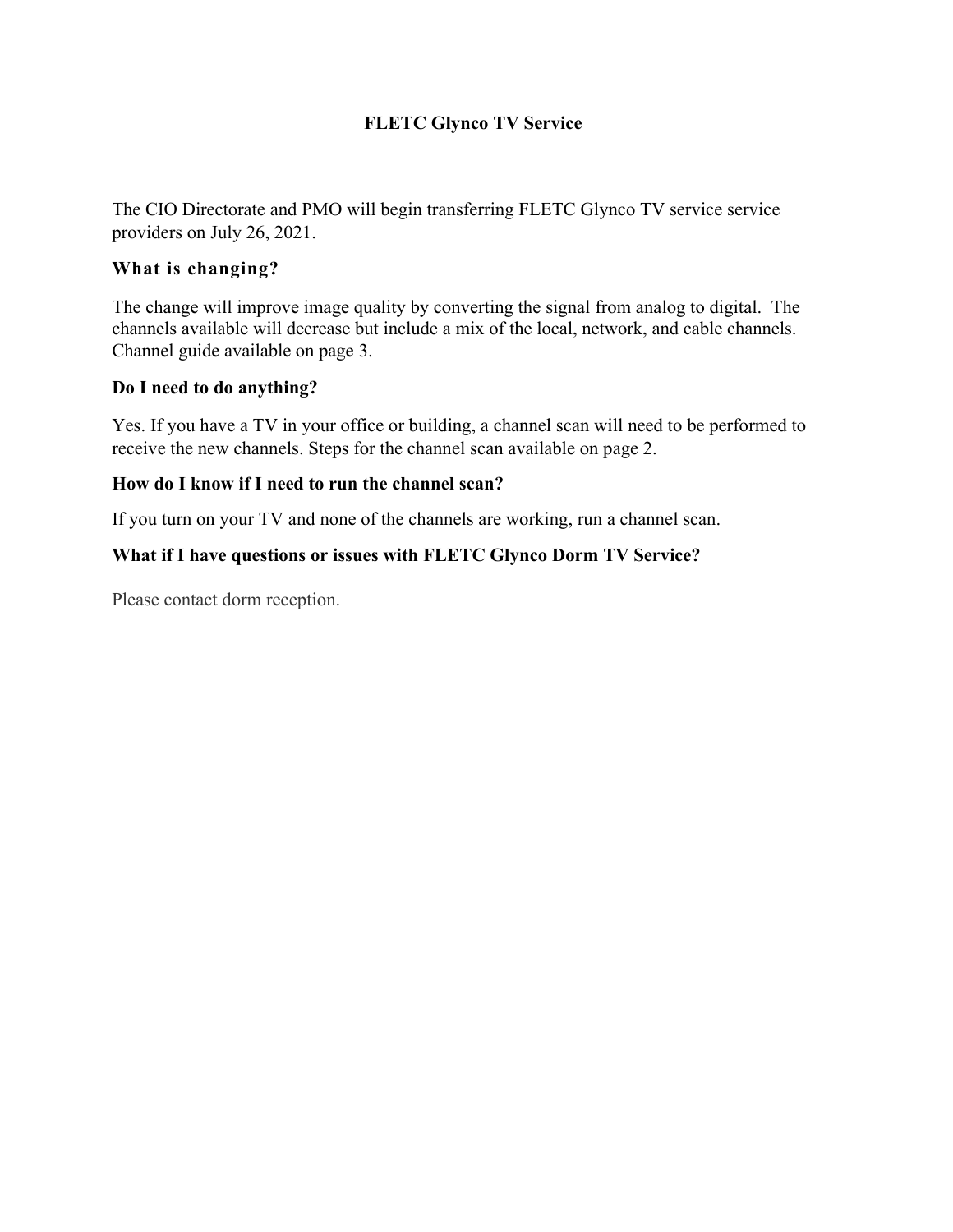# **Cable TV instructions**

#### Step 1:

Once you have turned on the television, press the **MENU** button (it may also be called **SETUP**) on your remote. You should see either a blue or black screen with commands or control icons on the television. (*If you don't have MENU or SETUP on your remote, try any similarly named button until you get an option screen.*)

Step 2:

Find the menu option (usually called **INITIAL SETUP** or **CHANNELS**) that lets you choose your television's input source; then select either **CABLE** or **CATV** input.

Step 3:

Now that you have your television configured to receive a cable signal, you now need to scan and store your channels. Select **AUTO PROGRAM**, **CHANNEL SCAN**, **AUTOSCAN**, or something similar from the same menu where you selected **CABLE**. Your screen will probably go blank or turn blue, so do not panic. It will begin cycling through all the cable channels. Usually, televisions are cable-ready for up to 125 channels, so let it scan through the channels until it finishes. *DO NOT* interrupt the scan - or else you may have to repeat this process.

This procedure stores channels into your television's memory and deletes any unused or inactive channels.

Step 4:

After the **AUTO PROGRAM** is complete, you should be able to flip through all channels with your **CHANNEL UP** and **CHANNEL DOWN** buttons.

**If you need to report a TV issue, please contact the dorm reception desk.**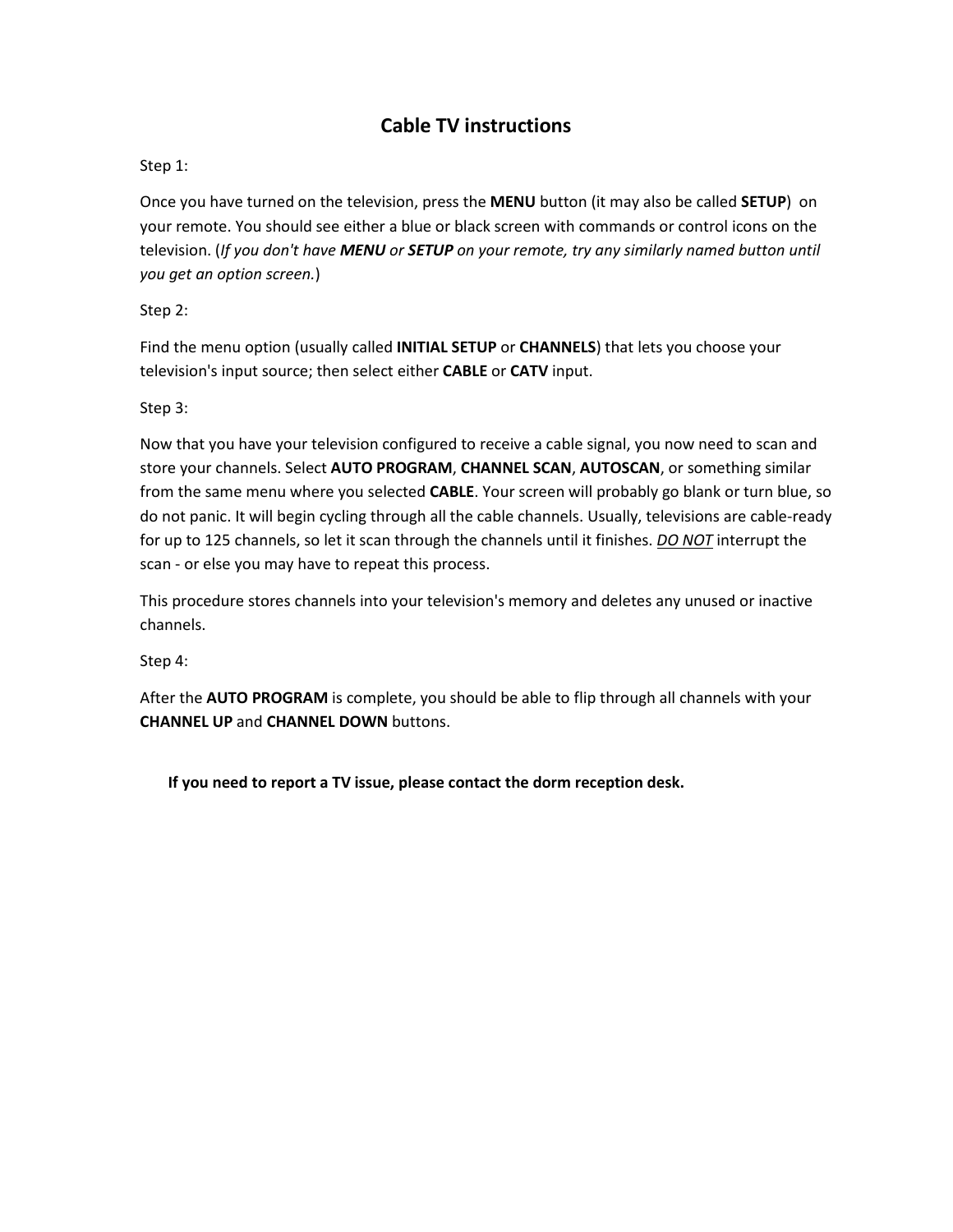# **Glynco Channel Guide**

| <b>Network</b>                | <b>FLETC No.</b> | <b>Network</b>         | <b>FLETC I</b> |
|-------------------------------|------------------|------------------------|----------------|
| THE WEATHER<br><b>CHANNEL</b> | 2.1              | <b>SYFY</b>            | 23.1           |
| <b>PBS</b>                    | 3.1              | <b>TNT</b>             | 24.1           |
| <b>NBC</b>                    | 4.1              | <b>TRUTV</b>           | 25.1           |
| <b>CW</b>                     | 5.1              | <b>TBS</b>             | 26.1           |
| <b>ABC</b>                    | 6.1              | <b>COMEDY CENTRAL</b>  | 27.1           |
| <b>FOX</b>                    | 7.1              | <b>LIFETIME</b>        | 28.1           |
| <b>CBS</b>                    | 8.1              | AMC                    | 29.1           |
| C-SPAN                        | 9.1              | <b>BBC AMERICA</b>     | 30.1           |
| C-SPAN2                       | 10.1             | <b>HISTORY</b>         | 31.1           |
| <b>CNBC</b>                   | 11.1             | <b>NATGEO</b>          | 32.1           |
| <b>CNN</b>                    | 12.1             | <b>BET</b>             | 33.1           |
| <b>MSNBC</b>                  | 13.1             | <b>MTV</b>             | 34.1           |
| <b>FOX NEWS</b>               | 14.1             | <b>UNIVISION</b>       | 35.1           |
| <b>ESPN</b>                   | 15.1             | <b>CARTOON NETWORK</b> | 36.1           |
| <b>ESPNNEWS</b>               | 16.1             | <b>FOX BUSINESS</b>    | 37.1           |
| <b>ESPNU</b>                  | 17.1             | <b>FOX SPORTS 1</b>    | 38.1           |
| ESPN2                         | 18.1             | <b>NFL NETWORK</b>     | 39.1           |
| <b>NBC SPORTS</b>             | 19.1             | <b>NBATV</b>           | 40.1           |
| <b>HGTV</b>                   | 20.1             | <b>MLB NETWORK</b>     | 41.1           |
| <b>FOOD</b>                   | 21.1             | FLETC 1                | 95             |
| <b>USA</b>                    | 22.1             | <b>FLETC 2</b>         | 97             |

| <b>Network</b>       | <b>FLETC No.</b> | <b>Network</b>         | <b>FLETC No.</b> |
|----------------------|------------------|------------------------|------------------|
| E WEATHER<br>CHANNEL | 2.1              | <b>SYFY</b>            | 23.1             |
| <b>PBS</b>           | 3.1              | <b>TNT</b>             | 24.1             |
| <b>NBC</b>           | 4.1              | <b>TRUTV</b>           | 25.1             |
| <b>CW</b>            | 5.1              | <b>TBS</b>             | 26.1             |
| <b>ABC</b>           | 6.1              | <b>COMEDY CENTRAL</b>  | 27.1             |
| <b>FOX</b>           | 7.1              | LIFETIME               | 28.1             |
| <b>CBS</b>           | 8.1              | AMC                    | 29.1             |
| C-SPAN               | 9.1              | <b>BBC AMERICA</b>     | 30.1             |
| C-SPAN2              | 10.1             | <b>HISTORY</b>         | 31.1             |
| <b>CNBC</b>          | 11.1             | <b>NATGEO</b>          | 32.1             |
| <b>CNN</b>           | 12.1             | <b>BET</b>             | 33.1             |
| <b>MSNBC</b>         | 13.1             | <b>MTV</b>             | 34.1             |
| OX NEWS              | 14.1             | <b>UNIVISION</b>       | 35.1             |
| <b>ESPN</b>          | 15.1             | <b>CARTOON NETWORK</b> | 36.1             |
| SPNNEWS              | 16.1             | <b>FOX BUSINESS</b>    | 37.1             |
| ESPNU                | 17.1             | <b>FOX SPORTS 1</b>    | 38.1             |
| ESPN <sub>2</sub>    | 18.1             | <b>NFL NETWORK</b>     | 39.1             |
| <b>BC SPORTS</b>     | 19.1             | <b>NBATV</b>           | 40.1             |
| <b>HGTV</b>          | 20.1             | <b>MLB NETWORK</b>     | 41.1             |
| <b>FOOD</b>          | 21.1             | FLETC 1                | 95               |
| <b>USA</b>           | 22.1             | <b>FLETC 2</b>         | 97               |